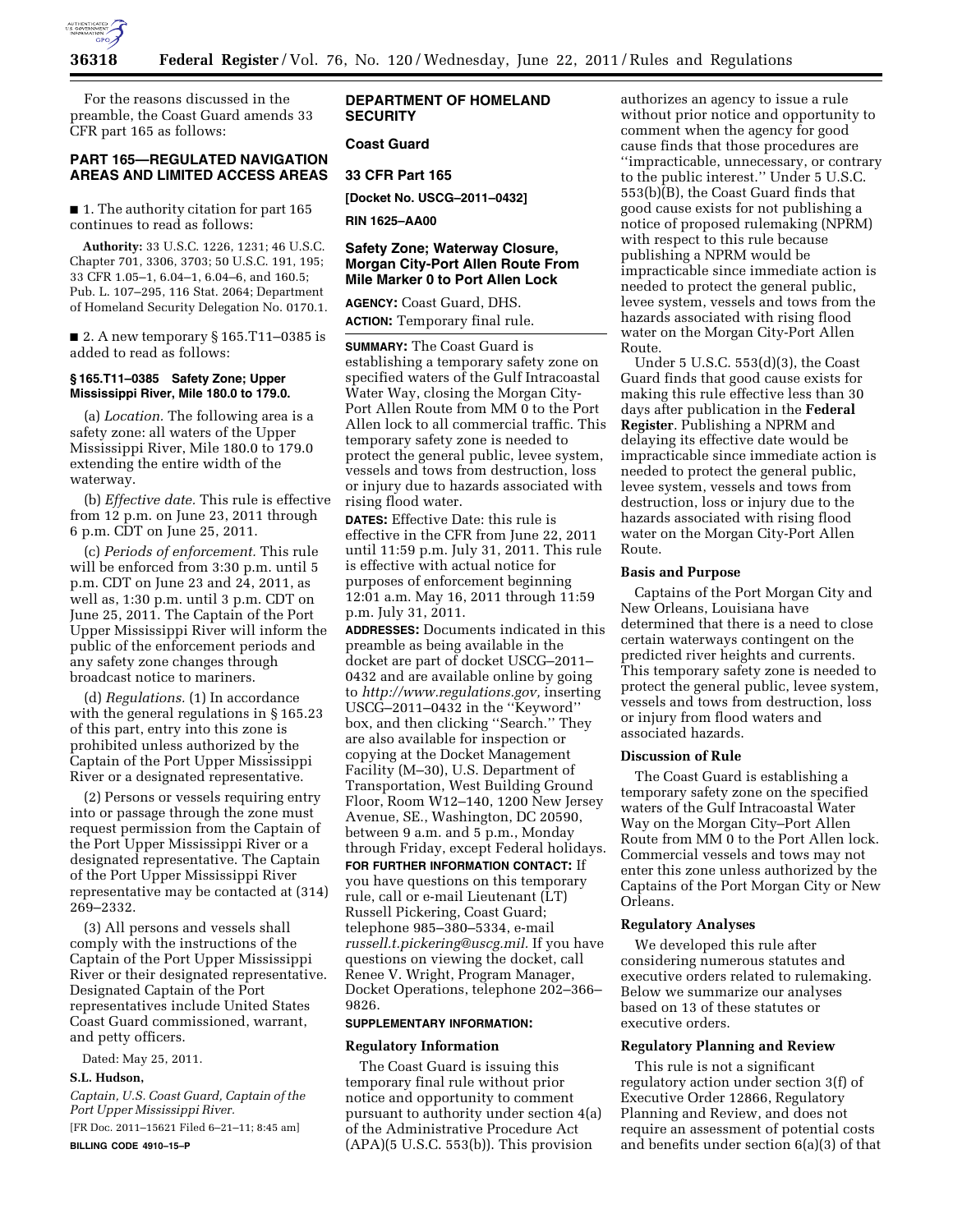Order. The Office of Management and Budget has not reviewed it under that Order.

Although this regulation will restrict access to the area, the effect of the rule will not be significant because notifications to the marine community will be made through broadcast notices to mariners and Local Notices to Mariners and Marine Safety Information Bulletins. Vessels requiring entry into or passage through the temporary safety zone may request permission from the Captains of the Port Morgan City or New Orleans, or a designated representative and entry will be evaluated on a caseby-case-basis to minimize impact and protect the general public, levee system, vessels and tows from destruction, loss or injury due to the hazards associated with rising flood water.

#### **Small Entities**

Under the Regulatory Flexibility Act (5 U.S.C. 601–612), we have considered whether this rule would have a significant economic impact on a substantial number of small entities. The term ''small entities'' comprises small businesses, not-for-profit organizations that are independently owned and operated and are not dominant in their fields, and governmental jurisdictions with populations of less than 50,000.

The Coast Guard certifies under 5 U.S.C. 605(b) that this rule will not have a significant economic impact on a substantial number of small entities. This rule will affect the following entities, some of which may be small entities: the owners or operators of vessels intending to transit through the temporary safety zone from May 16, 2011 through July 31, 2011. This temporary safety zone is not expected to have a significant economic impact on a substantial number of small entities because vessels requiring entry into or passage through the temporary safety zone may request permission from the Captains of the Port Morgan City or New Orleans, or a designated representative.

If you are a small business entity and are significantly affected by this regulation, please contact LT Russell Pickering, Marine Safety Unit Morgan City, at (985) 380–5334.

#### **Assistance for Small Entities**

Under section 213(a) of the Small Business Regulatory Enforcement Fairness Act of 1996 (Public Law 104– 121), we offer to assist small entities in understanding the rule so that they can better evaluate its effects on them and participate in the rulemaking process.

Small businesses may send comments on the actions of Federal employees

who enforce, or otherwise determine compliance with, Federal regulations to the Small Business and Agriculture Regulatory Enforcement Ombudsman and the Regional Small Business Regulatory Fairness Boards. The Ombudsman evaluates these actions annually and rates each agency's responsiveness to small business. If you wish to comment on actions by employees of the Coast Guard, call 1– 888–REG–FAIR (1–888–734–3247). The Coast Guard will not retaliate against small entities that question or complain about this rule or any policy or action of the Coast Guard.

## **Collection of Information**

This rule calls for no new collection of information under the Paperwork Reduction Act of 1995 (44 U.S.C. 3501– 3520).

### **Federalism**

A rule has implications for federalism under Executive Order 13132, Federalism, if it has a substantial direct effect on State or local governments and would either preempt State law or impose a substantial direct cost of compliance on them. We have analyzed this rule under that Order and have determined that it does not have implications for federalism.

### **Unfunded Mandates Reform Act**

The Unfunded Mandates Reform Act of 1995 (2 U.S.C. 1531–1538) requires Federal agencies to assess the effects of their discretionary regulatory actions. In particular, the Act addresses actions that may result in the expenditure by a State, local, or Tribal government, in the aggregate, or by the private sector of \$100,000,000 or more in any one year. Though this rule will not result in such an expenditure, we do discuss the effects of this rule elsewhere in this preamble.

## **Taking of Private Property**

This rule will not affect a taking of private property or otherwise have taking implications under Executive Order 12630, Governmental Actions and Interference with Constitutionally Protected Property Rights.

#### **Civil Justice Reform**

This rule meets applicable standards in sections 3(a) and 3(b)(2) of Executive Order 12988, Civil Justice Reform, to minimize litigation, eliminate ambiguity, and reduce burden.

#### **Protection of Children**

We have analyzed this rule under Executive Order 13045, Protection of Children from Environmental Health

Risks and Safety Risks. This rule is not an economically significant rule and does not create an environmental risk to health or risk to safety that may disproportionately affect children.

### **Indian Tribal Governments**

This rule does not have Tribal implications under Executive Order 13175, Consultation and Coordination with Indian Tribal Governments, because it does not have a substantial direct effect on one or more Indian Tribes, on the relationship between the Federal Government and Indian Tribes, or on the distribution of power and responsibilities between the Federal Government and Indian Tribes.

## **Energy Effects**

We have analyzed this rule under Executive Order 13211, Actions Concerning Regulations That Significantly Affect Energy Supply, Distribution, or Use. We have determined that it is not a ''significant energy action'' under that order because it is not a ''significant regulatory action'' under Executive Order 12866 and is not likely to have a significant adverse effect on the supply, distribution, or use of energy. The Administrator of the Office of Information and Regulatory Affairs has not designated it as a significant energy action. Therefore, it does not require a Statement of Energy Effects under Executive Order 13211.

### **Technical Standards**

The National Technology Transfer and Advancement Act (NTTAA) (15 U.S.C. 272 note) directs agencies to use voluntary consensus standards in their regulatory activities unless the agency provides Congress, through the Office of Management and Budget, with an explanation of why using these standards would be inconsistent with applicable law or otherwise impractical. Voluntary consensus standards are technical standards (*e.g.,* specifications of materials, performance, design, or operation; test methods; sampling procedures; and related management systems practices) that are developed or adopted by voluntary consensus standards bodies.

This rule does not use technical standards. Therefore, we did not consider the use of voluntary consensus standards.

#### **Environment**

We have analyzed this rule under Department of Homeland Security Management Directive 023–01 and Commandant Instruction M16475.lD, which guide the Coast Guard in complying with the National